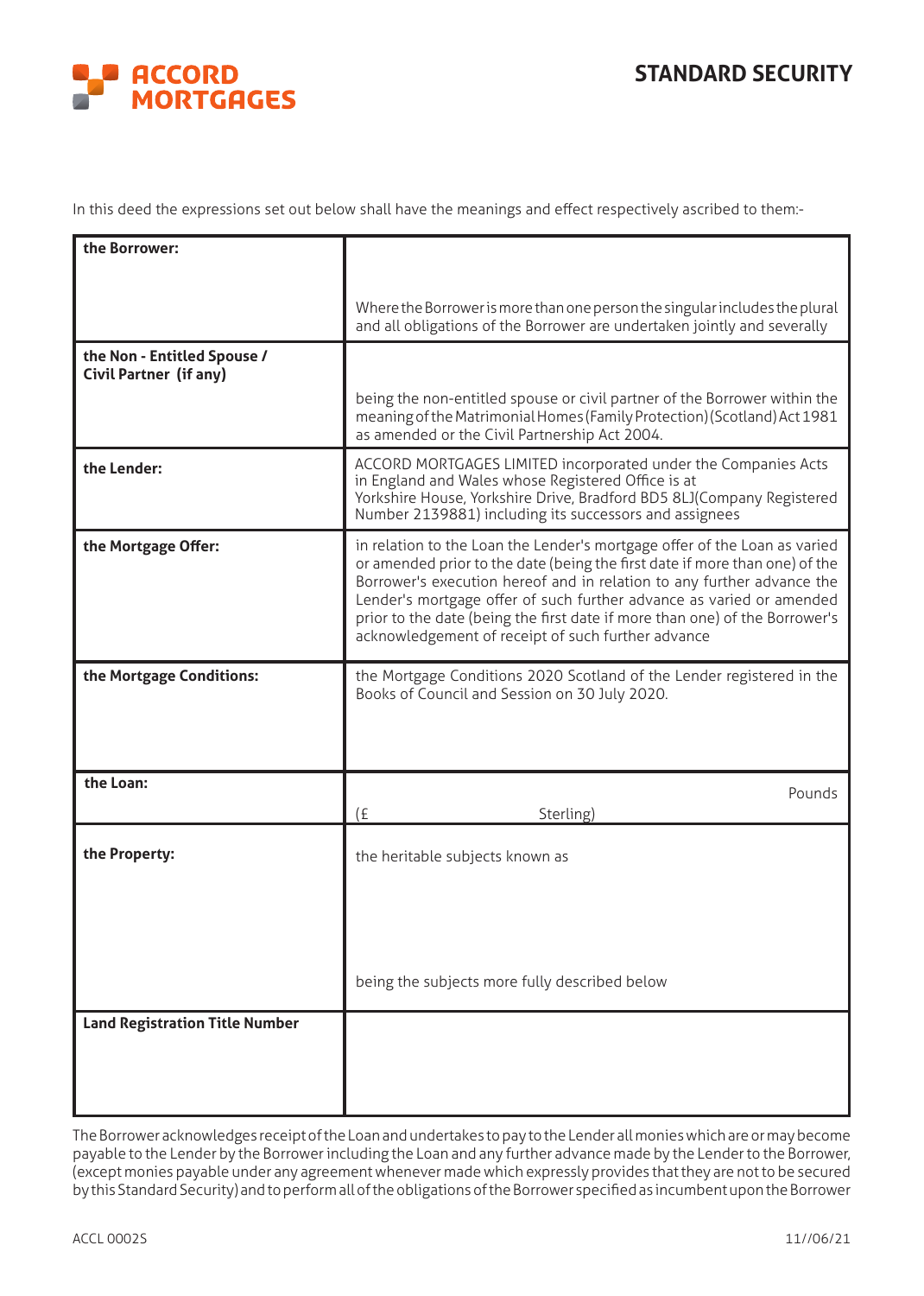in any Mortgage Offer for which the Borrower with the consent and concurrence of the Non-Entitled Spouse / Civil Partner (if any) for the purposes of the Matrimonial Homes (Family Protection) (Scotland) Act 1981 as amended or the Civil Partnership Act 2004 grants a Standard Security in favour of the Lender over ALL AND WHOLE

The standard conditions specified in Schedule 3 of the Conveyancing and Feudal Reform (Scotland) Act 1970 and any lawful variation thereof operative for the time being shall apply; And the Borrower agrees that the said standard conditions shall be varied to incorporate the terms and conditions of the Mortgage Conditions and the terms and conditions of any Mortgage Offer; declaring that the Borrower acknowledges having received a copy of the Mortgage Conditions prior to the date hereof: AND the Borrower grants warrandice: AND the Borrower consents to the registration hereof and of any certificate issued by the Lender as to the amount due to it for preservation and execution: IN WITNESS WHEREOF